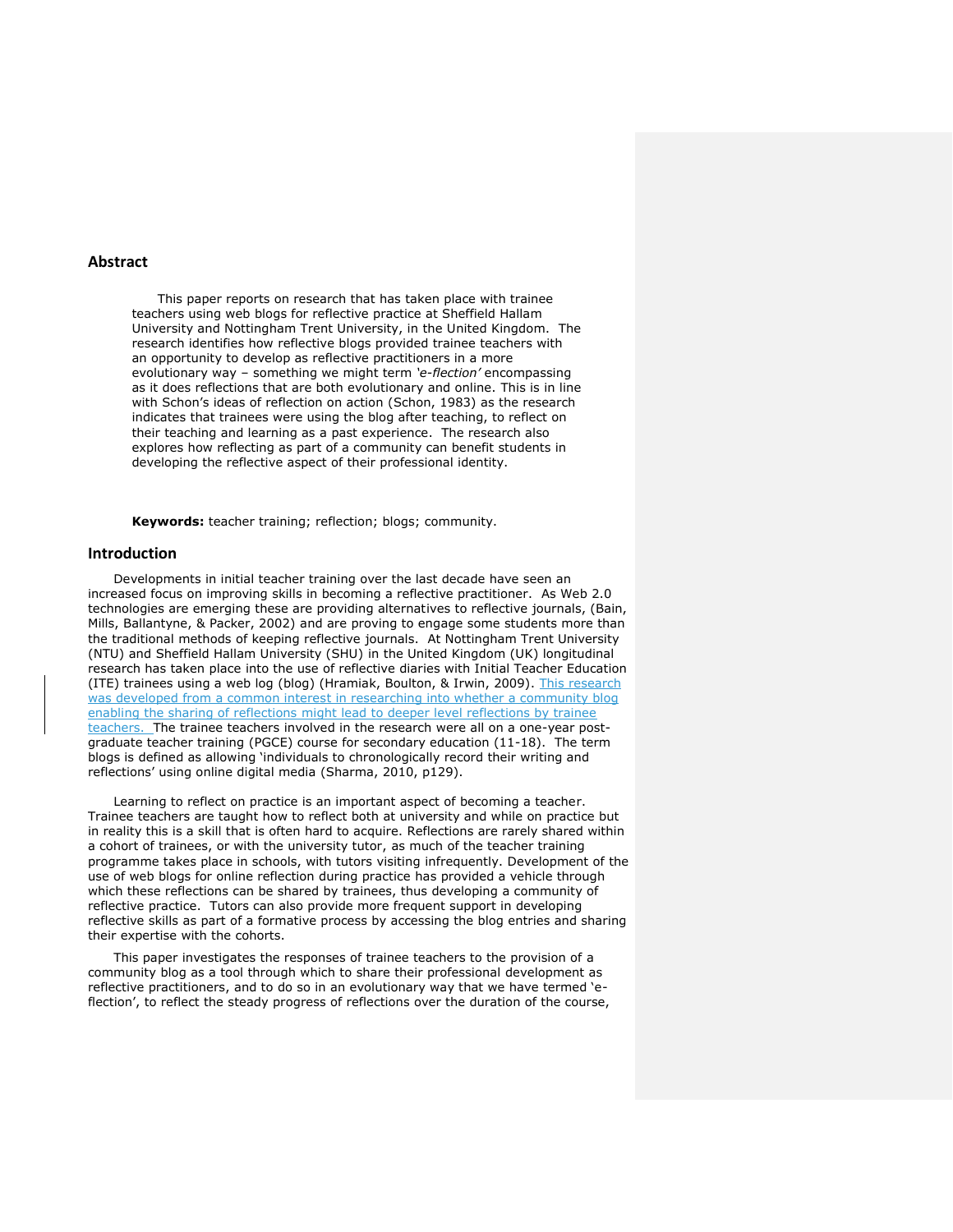and the fact that reflecting was done online using a blog. The paper seeks to illustrate how reflection can be encouraged and enhanced by supporting trainee teachers through the auspices of an online learning community created specifically for reflection. The theory behind the use of blogs with the trainee teachers in this study was to determine if blogs could provide a setting for reflective practice – a '*practicum'* (Moon, 1999) where, in a risk free environment, that of the virtual blog, trainees could be encouraged to reflect on their professional development over a sustained period of time. By developing reflection through blogs, which were opened to their peers, we believed that this would enable a greater sharing of experiences and perspectives because, 'When we write and reflect with others we can gain multiple perspectives' (Alterio, 2004, p322).

 High quality reflection is a crucial element of effective teaching. Trainee teachers are not exempt from this, and must learn to self reflect on their own practice and also on the practice of others by comparison, if they are to progress as teachers. In the authors' view this is an essential aspect of their training. The intention of the blog was to provide an easily accessible, limitless space where this might be done in private, but with the opportunity to open it to their peers, tutor, or school-based mentor, thus developing a community of reflective practice. It was intended that the trainees would be encouraged to reflect on their work and show progressive development as reflective practitioners over the duration of the course. The process of opening their reflective blogs to others links to research by Rocco who found that 'Making reflection public seems to have had a positive impact on the quality and style of reflection and interactions' (Rocco, 2010, p137). This is something we explored as part of this research.

 The research into the use of blogs across the two universities has been in two phases. Phase 1 of this research focused on determining if blogs could provide a setting for reflective practice (Hramiak, Boulton, & Irwin, 2008). Phase two of this research builds on this previous research and seeks to determine whether or not blogging within an online community can actually enhance the reflective practice of developing trainee teachers. The researchers believe that this research has relevance to a diversity of subjects in Higher Education, particularly those that involve reflection on and in practice.

# *Background and context*

 As stated above the process of developing as a reflective practitioner is an essential aspect of becoming a teacher. At both the institutions involved in this research, reflection has previously taken place in a private area which has made sharing the development of professional identity through reflection time-consuming and difficult to co-ordinate. Through the use of a blogging tool trainee teachers can open their reflection to their peers and tutor and experience a greater sharing. The purpose for the trainee teachers sharing their blogs was for them to share multiple perspectives, through reading each others' reflectionsothers' reflections, thus promoting professional development.

 While some feel that much of the responsibility for developing teachers as reflective practitioners is with the school mentor (Moran & Dallat, 1995), the authors of this paper would argue that this is only partly the case, and that much of the training in becoming a reflective practitioner has to take place in university sessions, with peers and tutors. However, due to the nature of post-graduate teacher training courses in the UK, where two thirds of the year is spent in secondary schools, the authors knew that a great deal of reflection was not being shared; we wanted to research whether it would be beneficial to share reflections and whether a blog tool would facilitate this.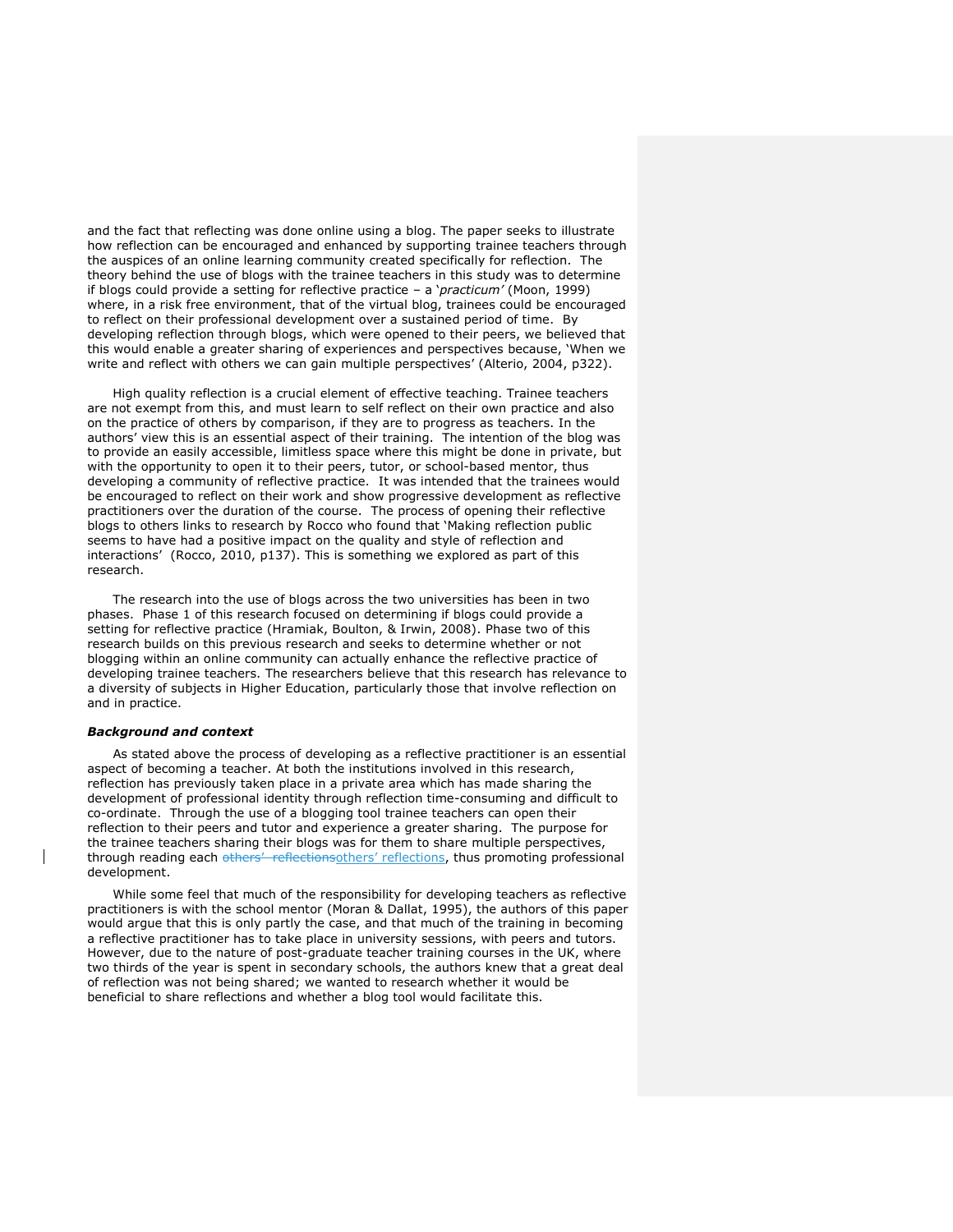An initial literature review was undertaken looking at the way blogs have been used in educational settings, specifically, the way in which they may have been used in teacher education. From this review, we identified that some research into the use of blogs as a means by which the isolation of pre service trainee teachers can be alleviated has taken place (Dickey, 2004). This type of research links with previous research done by one of the authors in this field looking at the use of virtual learning environments and the discussion tools within them, to reduce the isolation and loneliness felt by trainee teachers on placement (Hramiak, 2007).

 Following on from this, as part of the above mentioned literature review, we widened the search to include blogging as a tool within higher educational settings. Catalano (2005) reports that blogs allow a broad spectrum of non-technical users to publish easily to a wide audience, giving examples of educational uses that include communication from the classroom/school to parents and the community, students practicing writing online, and students communicating with students in different cultures. However, Catalano only looks at the uses of public blogs in education, rather than the use of blogs for private reflective journals, the topic of this study (Catalano, 2005).

Martindale and Wiley used blogs as non-privatenon-private spaces with their students and had some success, reporting that students' writing became more thoughtful and longer as the course progressed (Martindale & Wiley, 2005). Research by Divintini et al (2005) on supporting teacher education learning in the field using blogs reports limited use of blogs by students, and even more limited use of the blog as a reflective diary (Divintini, Haugalokken, & Morken, 2005). There appeared to be little if any research published to date on the use of community blogs in teacher training, such as the ones used for this research. Oti and Clarke (2007) investigated the use of blogs as public reflective journals, which resulted in concerns from students around privacy and confidentiality in their evaluation (Oti & Clarke, 2007). They also reported online reflective journals as being more time consuming for some students who reported problems with setting up and accessing the blog software online. It was also found that the use of tools such as wikis and blogs to foster student interaction online was of value to trainees (Beldarrain, 2006).

 Kerawalla et al (2008) identified six factors that influenced blogging, in terms of the way students approached it, and their learning experience because of it, by distance learning masters level students in their study. These were perceptions of, and the need for community, perceptions of and the need for audience, the utility of, and need for comments, presentational style of the blog content, overarching factors related to the technological context and the pedagogical context of the course. The researchers also found that the blogging behaviours of their students were varied and depended on the way in which they addressed the factors identified, for example, some students chose not to blog at all, preferring to communicate with others via other means, while others used their blog simply because it was a convenient tool for making notes and so on, while others found the blogs increased their awareness of the technology and enabled them to devise strategies for using blogs in their own teaching, (Kerawalla, Minocha, Kirkup, & Conole, 2008). This latter finding supports the data from this study, which also examined the differences in blogging behaviour and the effect of community in the development of reflective practice.

 Educational research, comparing asynchronous (not in real time) and synchronous (real time) discussions has also shown that asynchronous discussions, such as the ones that occur through blogging, as reported here, are more likely to allow for experience sharing than synchronous ones tend to (Schallert, Chiang, Jordan et al., 2009).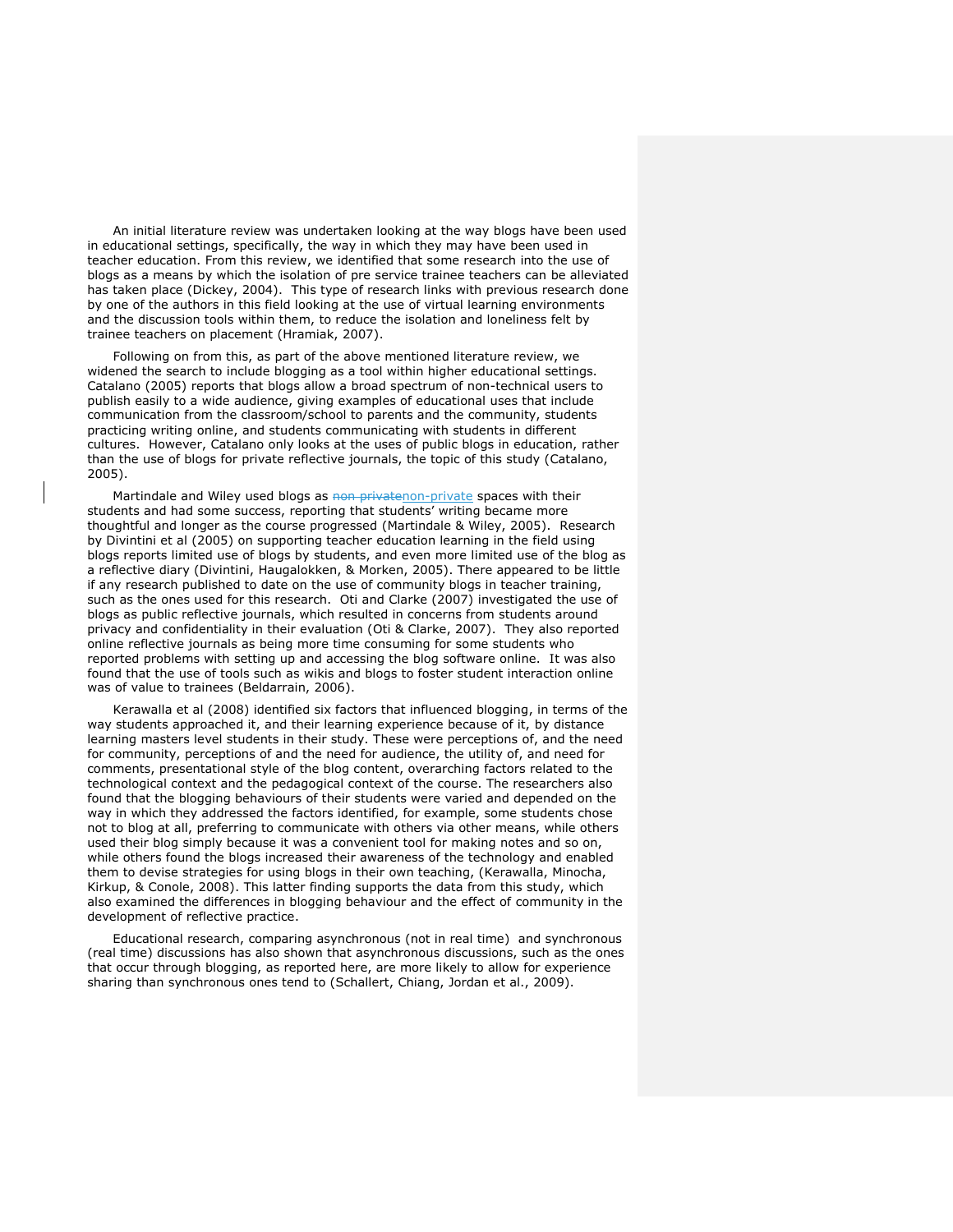Sharma, in her use of blogs for reflection with post-graduate students integrated an 'initial orientation session' for using the software (Sharma, 2010, p130). This was not found to be necessary at SHU and NTU. Only one student had previously used blogs, but the software at both institutions was intuitive and simple to access and use. Sharma also reported that their participants valued finding that it helped them to think more deeply as well as articulate their ideas. Similar research by Churchill (2009) indicates that one of the main aspects of blogging that contributed most to students' learning was that of accessing and reading the blogs of others (Churchill, 2009).

 Research indicates that for reflection and reflective practice to be effective, trainees have to engage with it at a deeper level. If reflection stays at a technical level, concerned mainly with their evaluation of teaching and learning strategies and classroom resources, it become less clear how to relate this to teacher development (Dymoke & Harrison, 2008). Roberts (2010) found that benefits identified by trainees included personal development, highlighting strengths and weaknesses and identifying where further development was required (Roberts, 2009). This concurs with our research, where trainees reported that they had gained much from both reading and writing the blogs.

## **Theoretical framework**

 The process of becoming a teacher centres upon the development of iterative, effective, reflective practice. Some of the Ttheories of reflective practice in the professions are based on the earlier work of Schon (Schon, 1983). The theoretical underpinnings for this research are based on a combination of these reflective theories, and also on theory of social-constructivism, learning as social mediation of individual knowledge as purported by Vygotsky, (Vygotsky, 1978). It is the blend of these theories on which this research is grounded and which is described in the following section.

One could ask, what does it mean, to be a critically reflective practitioner as a teacher trainee? Black and Plowright (2010, p245) state that the terms 'reflection' and 'critical reflection' are often used interchangeably and not clearly distinguished from each other (Black & Plowright, 2010). Our experience, totalling 15 years of training teachers, is that developing a professional level of reflection is often one of the hardest aspects of the training programme to become competent in. This may be as a result of coming, as the students often do, from undergraduate courses which focus on subject development rather than reflection (Rocco, 2010). Developing critically reflective skills and making the link between reflective theory and practice, can be equally as difficult for trainee teachers (Bain et al., 2002).

Reflection is not a new concept process. Its philosophical foundations can arguably be traced back to Aristotle in his writings in the Nicomachean Ethics, in which he writes about human deliberation. For deliberation on important questions, he writes that others are called on to aid us in this task, focussing our deliberations on the means and not the ends, and ultimately how to attain that end (Cahn, 2002). The links between Aristotle's ideas on deliberation and current ideas on reflection for teaching can easily be made, and it is through theoretical underpinnings such as this, that research seeks to show how deliberation and reflection, in this case through an online community setting provided by a blog, can truly enhance the development of trainees as reflective practitioners. This indicates that reflection is therefore a long-established and common form of learning. . If contemplation is done in a more social context or setting, such as communal contemplation (or reflection) online as part of a community of learning

**Formatted:** Tab stops: 4 cm, Left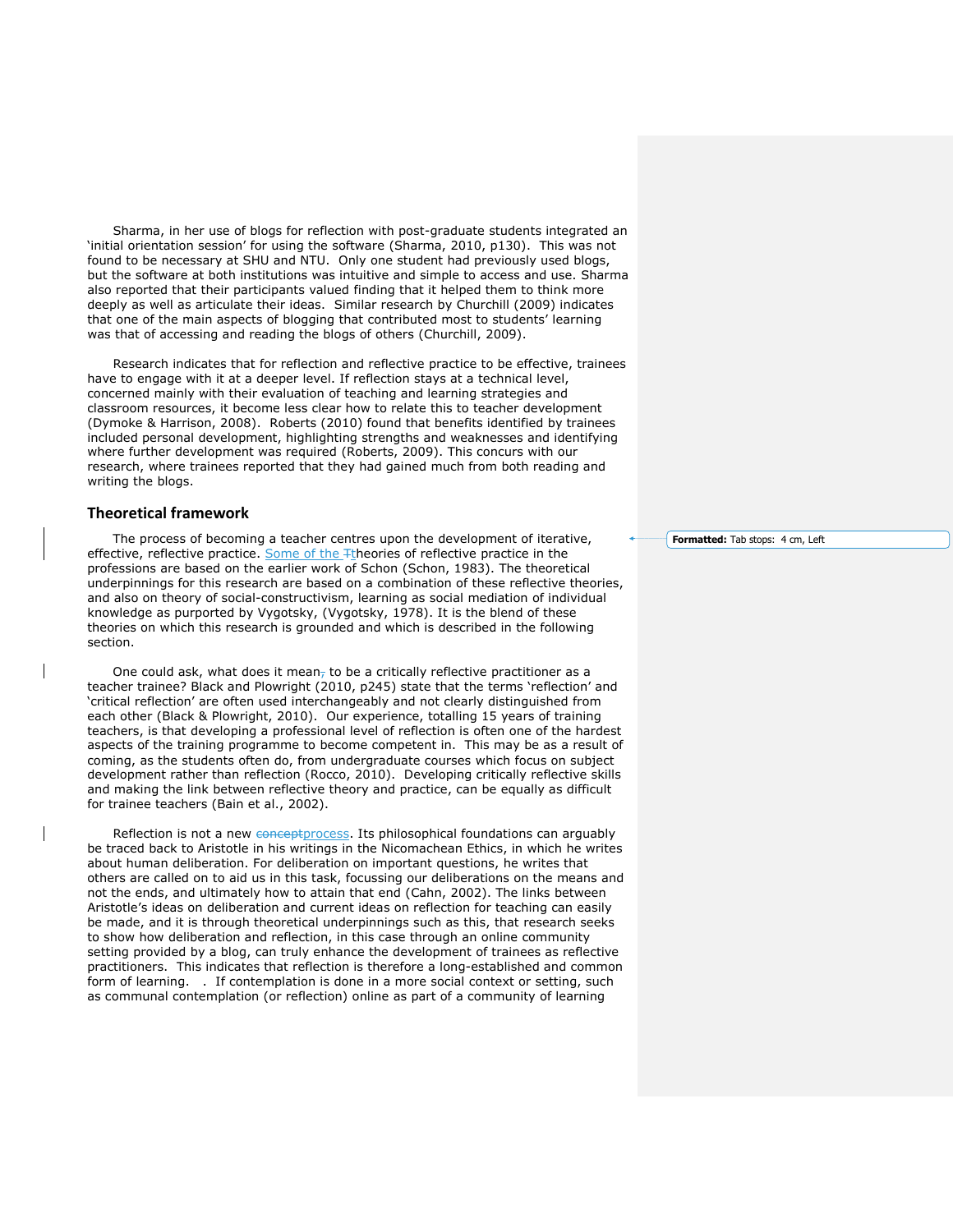then it has more far reaching consequences as it involves the perspectives of others and as such can enable the contemplators (reflectors) to become more critical about their reflection (Jarvis, Holford, & Griffin, 2005).

 For reflection and reflective practice to be effective, trainees have to engage with it at a deeper level and learn to apply the pedagogy of learning to their practice in a critical way. If reflection stays at a technical level, concerned mainly with their evaluation of teaching and learning strategies and classroom resources, it become less clear how to relate this to teacher development (Dymoke & Harrison, 2008). The definition by Black and Plowright (2010, p 246) is the closest definition to our experience:

 'Reflection is the process of engaging with learning and/or professional practice that provides an opportunity to critically analyse and evaluate that learning or practice. The purpose is to develop professional knowledge, understanding and practice that incorporates a deeper form of learning which is transformational in nature and is empowering, enlightening and ultimately emancipatory.' (Black & Plowright, 2010).

 It is only when trainees use reflection to question their understanding, their underlying assumptions, and to make the links between teaching and learning theories and their own practice, which is not easy for beginning teachers to do, that true reflection can be made (Dymoke & Harrison, 2008). In doing so reflectors begin to critically explore why they do things, make links from theory to practice, and so make the leap from evaluation. Hence true reflection is where student teachers make links between learning theories they deployed and why they might or might not use them again. It is from here that trainees can build on their professional knowledge, adding to it as a result of such reflection, and in doing so, also build on their own understanding of teaching and learning, both as teachers and as learners themselves.

 If we combine the concepts of reflection that include dialogue with others, then it is arguably not a big step from here to the constructivist learning theories of Vygotsky (Vygotsky, 1978). In his work, Vygotsky believed that individuals learn better if they do so with and through others such as their peers, or teachers (Tudge, 1990). The blog setting provided in this research enabled trainees to participate in such a style of learning, that they were able to reflect and discuss with their peers through the online medium provided, and in doing mediate their own learning and progression as individuals.

 Vygotsky's ideas on the zone of proximal development (ZPD) also arguably align themselves with the idea of community reflection as described for this research, (Vygotsky, 1978). The ZPD is defined as 'the distance between the actual developmental level as determined by independent problem solving and the level of potential development as determined through problem solving in collaboration with more capable peers'(Vygotsky, 1978, p86). Thus in relation to our research here, we would argue that by reflecting as part of a community, that is, with their peers, trainees were capable of achieving more in terms of their development as reflective practitioners than if they had reflected in private.

 In this research reflection is mostly that of reflection on action as defined by Schon, (Moon, 1999; Pollard, 2002). Schon argued that our knowing is in our action (Pollard, 2002; Schon, 1983). If we argue that this action might in part be the trainees' participation in an online community built for reflection, as in the case of the blog used in this research, then those trainees who participated in this blog gained from it in two ways. Firstly they were able to reflect on their actions in the classroom through the blog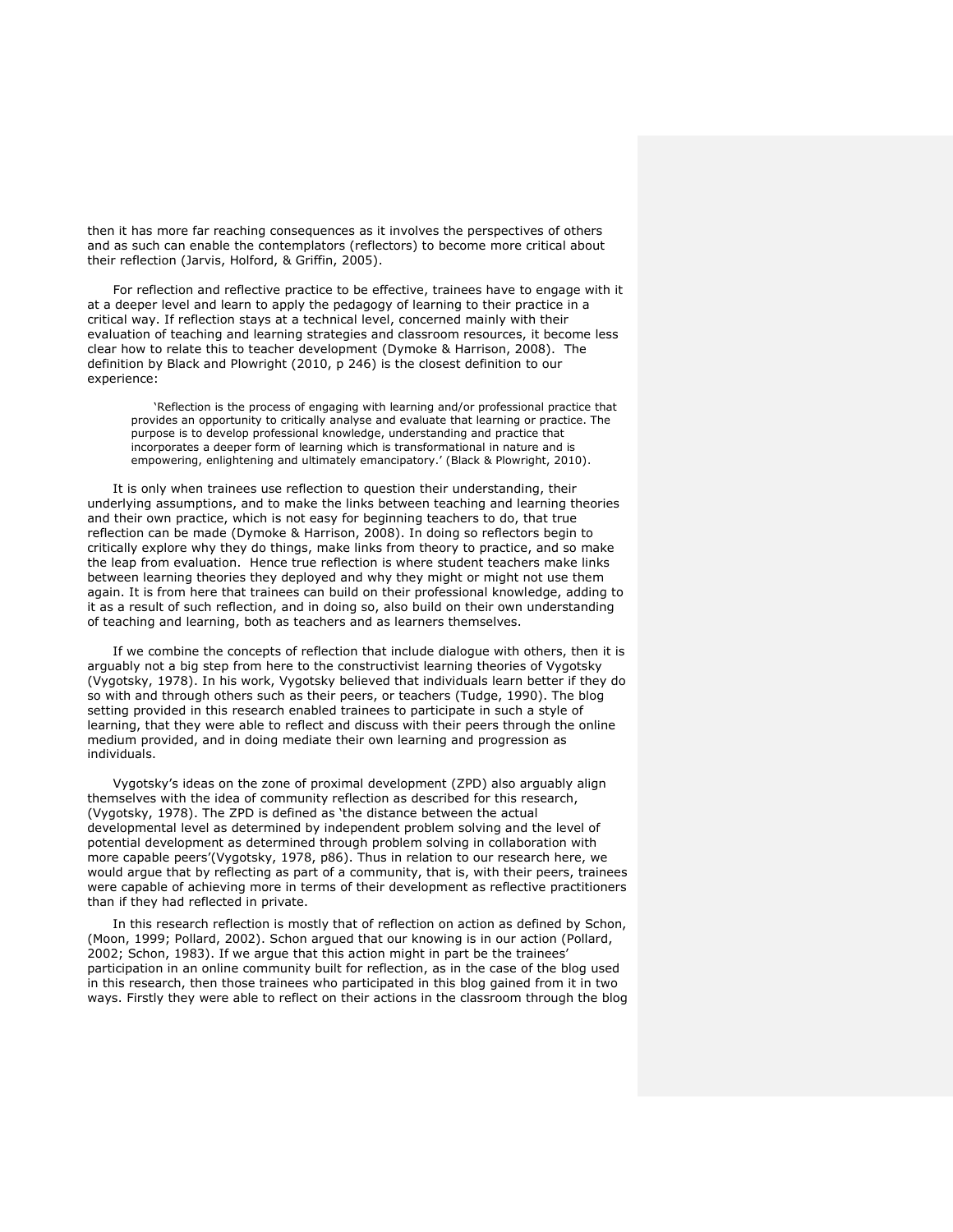and, secondly, the actual participation of sharing their reflections in their community also enabled them to develop as practitioners, and to increase their knowledge of teaching and learning (Rocco, 2010) and this interceded by the type of social educational settings envisaged by Vygotsky (Vygotsky, 1987).

 Critics of reflection in action (Carr & Kemmis, 1986; Day, 1993; Solomon, 1987) argue that it is too narrow in focus, and that reflection is also a social process that requires the expression of ideas for and with others in similar situations, such as a mentor or peer, in order to allow the development of a critical perspective. Reflection is also seen as requiring time to reflect on actions rather than the immediate response used by reflecting in action (Dymoke & Harrison, 2008). It is often the case that teachers need to take their experiences seriously, by reflecting on their actions, so that they can begin the process of problem solving with collaborative and critical reflection on such experiences (Jarvis et al., 2005).

 Thus a combination of reflective theory, and socio-constructivist learning theory, provide a theoretical underpinning against which the findings and the analysis were then extracted. The means by which the data were collected for this analysis is detailed in the following section.

## **Methods and Methodology**

 A predominantly qualitative approach to data collection was taken for this study. Arguably, the research represents a small scale case study, (Bogdan & Biklen, 1998) investigating two sets of trainees at different institutions on similar training courses. As has been noted with other research, the collaboration between NTU and SHU focussed on collating similar data sets (Groom & Maunonen-Eskelinen, 2006) to identify how the blogs, were used to support the development of reflective practice.

Thirty two trainees across both institutions took part in the research  $(SHU=17,$ NTU=15) at the start of the research. All trainees had degrees in computer science related subjects. Each trainee had access to the blog tool via internet access which was seen as important by the trainees due to working in a range of schools during their course, and also requiring access from home. SHU trainees had a blog as part of their VLE, while NTU trainees had a blog tool which was external to their university.

 At the start of the course the purpose of the research and the blogs was explained to the trainees. All trainees were asked if they wished to participate in the research, written permission was obtained from all those who agreed to take part. All members of each group agreed to participate. Complete data anonymity was assured, and the names of the trainees and their initials have been changed to ensure this. Students were given the opportunity to opt out of the research at any point over the year of the research.

 The research involved the implementation of virtual shared blogs for use by the trainee teachers in the two respective cohorts for the duration of their time on the PGCE course. The blogs were for personal reflections by the students on their professional development and experiences on placement. Trainees could open up all, all or some (selected by them) to their peer community group. The blogs in each institution could only be seen by other members of the cohort and the tutor, and as such they were private to each cohort. The blogs had been specifically set up for use by trainees to reflect on their experiences with others in the group, thus facilitating the development of a learning community (McConnell, 2006) which would engender greater reflection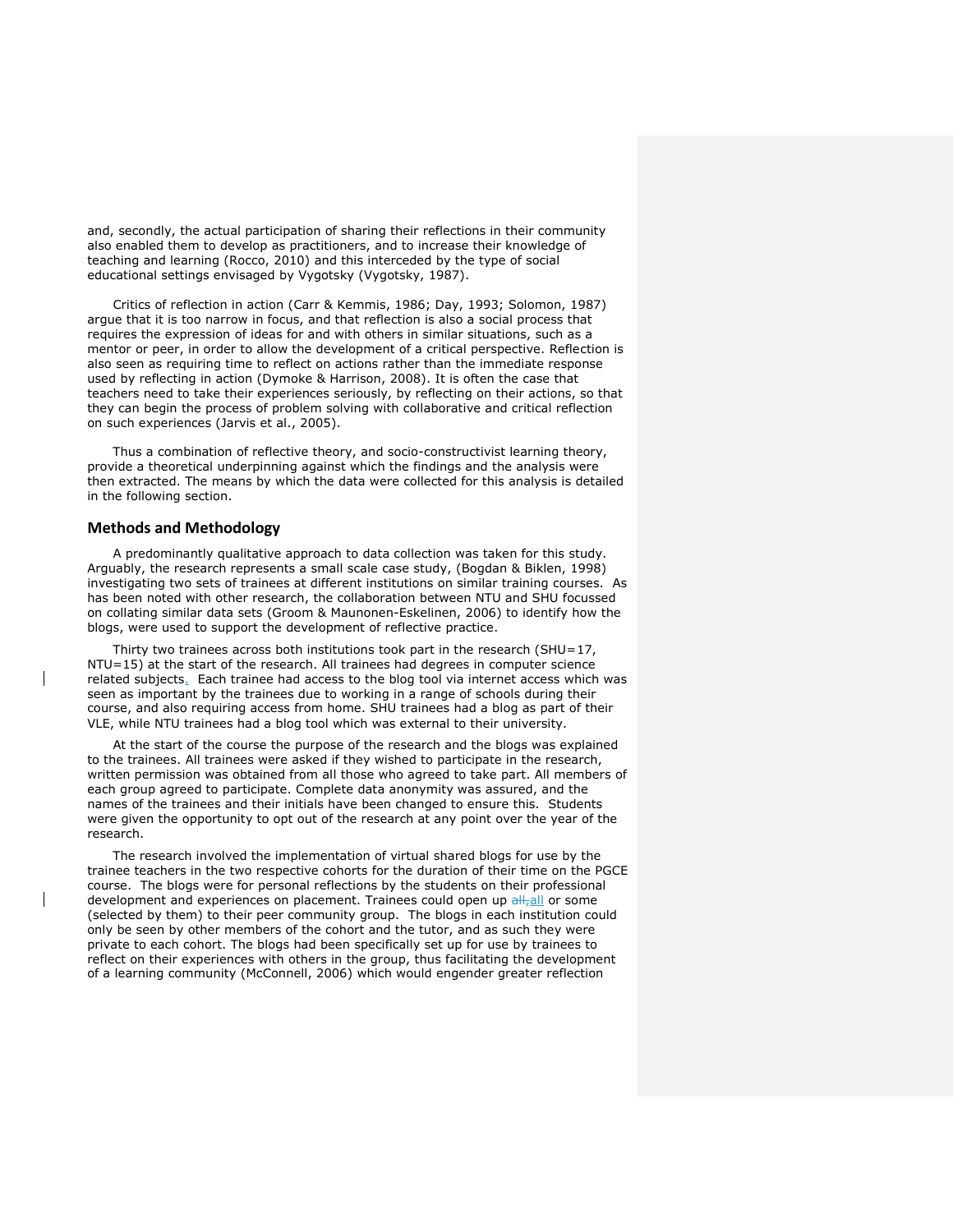among the group and an enhancement of their development as learning practitioners alongside each other.

 Details of the numbers of blog by each trainee were recorded alongside the number of blogs that were shared within the community. Professional judgements were made by the tutors of the level of reflection and records made for each individual student.

 During the course of the year, tutors were able to access individual blogs and the community blog for their group to facilitate the development of reflective practice. Interventions by tutors were recorded to identify frequency of intervention required. Analysis of interventions indicated that these were more frequent at the start of the course, reducing in number as the trainees developed a greater level of skill in reflecting. The advantage of the blog in each case is that the trainees were able to share reflections which had not been possible previously when students kept their reflections private using an alternative tool such as a diary.

 Group interviews were conducted with the trainees to elicit their feelings about the blogs as tools for reflective practice and the sharing of their reflections to develop a community of practice. The findings from the research are detailed in the following section. These interviews were conducted at three set times during their one year course: at the outset of the project (prior to their first school placement) to gain an understanding of their initial views on sharing reflections; approximately half way through the project to identify benefits and inhibitors of using a blog for reflections; at the end of the project again to identify the benefits and inhibitors and whether they found the provision of a community blog to enable a greater sharing of experiences and perspectives had help them to develop the level of their reflections.

#### *Data and Analysis*

 As stated earlier this research represents a small scale case study investigating a particular set of trainees at different institutions on similar training courses – the PGCE for ICT teachers (Bogdan & Biklen, 1998). It was conducted at two separate higher education institutions, both of which have large, well established teacher training programmes.

 As has been noted with other research, the collaboration between the two institutions focussed on collating similar data sets, (Groom & Maunonen-Eskelinen, 2006) to identify how the blogs, were used to support the development of the trainees. Although small in scale, the collaborative project was undertaken to evaluate and review current practice within the two institutions in this area of teacher training; as such it is interpretive and mostly qualitative in design. In addition interviews were carried out with focus groups at each institution. The use of multiple sources of evidence provided triangulation and added rigour to the conclusions drawn from the data (Cohen, Manion, & Morrison, 2007). Both methodological and space triangulation – the latter being a form of data triangulation – were used in this study. Blog entries across both institutions varied in quantity and quality, ranging from the very brief and descriptive, to more lengthy reflective entries. This is reflected by Sharma (2010) in her research into using blogs to support student reflections in post-graduate courses. Those trainees that used their blogs as a reflective tool, with regular entries, developed a greater level of critical reflection; one trainee commented that his blogs had '*started as descriptive, but then became more reflective with experience and developing practice helped by sharing blogs with my peer group'.*

 When interviewed about the use of the blog in group interviews at the end of the course both groups of trainees were very positive about the blog and its use during the course. Data from the group interview with both cohorts indicated that the 'group blog'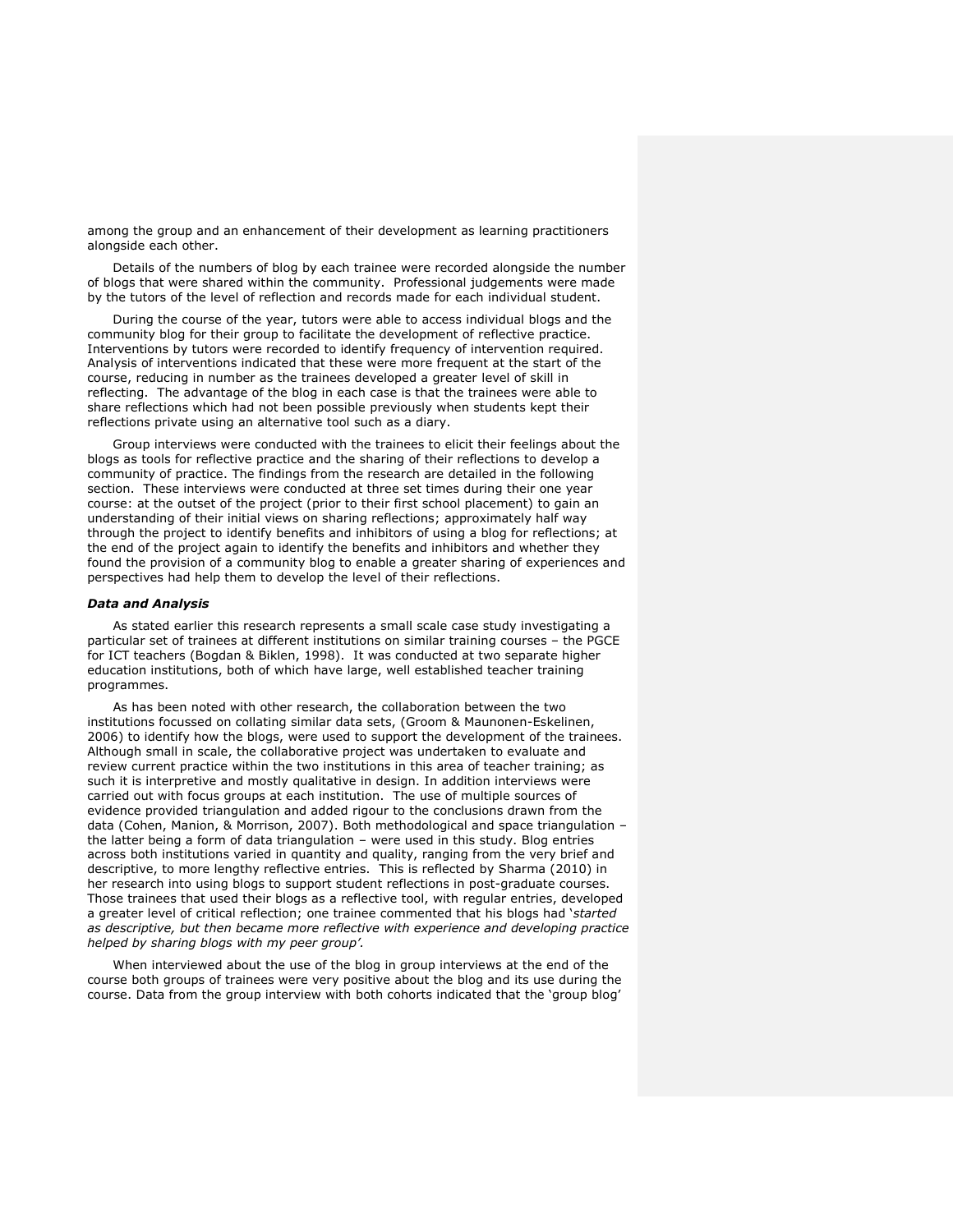was felt to be a strength of the course, with some trainees even requesting that a prize be given in future for the best blogger of the year. All said that the community element of the blog was useful as it gave them a place in which they realised that they were able to share perspectives and experiences through reflecting on their professional practice and the development of their professional identity.

# **Analysis and Discussion**

 The main focus for the research reported in this article was on the frequency and types of reflection and the need for community.

# *Frequency and types of reflection*

 The results from the blog entries indicate that for many of the trainees, across both institutions, this online medium gave them an essential community space where they could reflect on their progress over the whole year. It gave them an opportunity to develop as reflective practitioners in a more evolutionary way – something we might term *'e-flection'* encompassing as it does the fact that reflection was both evolutionary and online. This is in line with Schon's ideas of reflection on action (Schon, 1983) as the data indicated that trainees were using the blog after teaching, to reflect on their teaching and learning as a past experience. It also concurs with Vygotsky's ideas on learning from others better than you can do alone, (Vygotsky, 1978). Nearly all the trainee teachers at both Universities made some blog entries. The extent to which entries were made, and the length and style of the entries, however, varied greatly between the trainees.

 What was also evident from the blog entries was the difference in criticality between the trainees – their differing abilities to reflect critically on their experiences in school. The more frequent bloggers showed a clear difference in the quality of their posts to the blog. The trainees who blogged less frequently than the others wrote mostly descriptive posts, which they reported in group interviews was of less long term use to the trainee in terms of development as a reflective practitioner and as a teaching professional. The frequent bloggers were able to develop their posts into a more reflective style. More frequent blogging was probably most beneficial because writing more posts gave those trainees a chance to review their previous posts, and become familiar with writing blogs (Martindale & Wiley, 2005).

 For example, trainee AW (from SHU) who produced a large blog from 42 separate entries, made critical reflective comments such as:

*"But I also know that classroom management, differentiation and occasionally discipline are my weaknesses",* and*:*

*"I still need to learn a bit more about the courses and the structure of how things work, and there will be challenges..."*

 In contrast to this, trainee AA (from SHU) whose blog totalled only five pages was making entries (eight in total) that consisted of descriptive text from the start of the course to the end of it:

*"We started off with a morning briefing with all the teachers and then had a tour of the school"* as their first entry, to: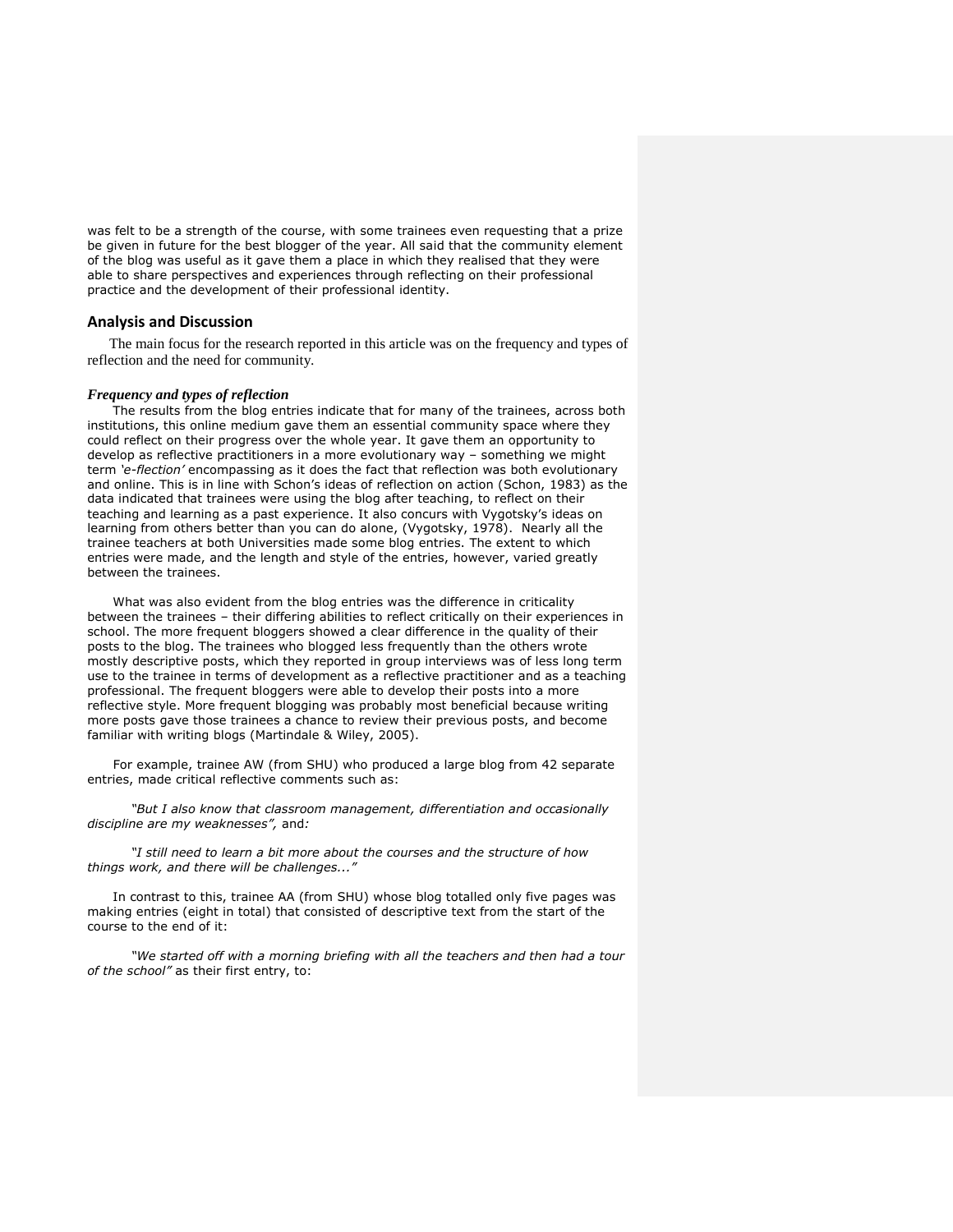*"My first lesson went ok but my mentor kept telling me it was really good"* their final reflective entry.

 Research by Sung et al (2009) showed that most of her trainees did some reflection in their online journals, but only one third of them, in their research, showed the highest level of reflection (Sung, Chang, Yu, & Chang, 2009). This was a much lower figure than was found in this research, and thus it could be argued that their belonging to a community that was set up specifically for reflection, might have influenced the *type* of reflection being done. Out of 17 trainees at SHU, 12 of the blogs contained high level reflection, while at NTU out of the 15 students 13 of the blogs demonstrated the development of a high level of reflection. The higher level reflections generally involved the trainee critically appraising their own performance linking theory to practice, and that of others, and also often critically commenting on the more holistic view of education in schools as they saw it. This type of deep level reflection is arguably demonstrable evidence of trainees beginning to make links between theory and practice, a difficult task for many trainees, and recognisable as such in other research (Bain et al., 2002).

 It is perhaps far easier to reflect at a higher level if you can read similar levels of reflection on a blog to see how it is done by others. This resonates with Vygotsky's ideas of the ZPD (Vygotsky, 1987). In this research each trainee is arguably learning more from reading the reflections of their peers, than they would have done by simply recording their own private reflections. This reflects the experiences of Black and Plowright (2010).

 In this research the reflections indicated that analysis of their own teaching shifted from mere chronological descriptions of lessons, as and when they had taught them, to reflections that highlighted the key elements, both of their successes and their failures, as reported by the work of Lazerus and Olivero, (Lazerus & Olivero, 2009).

 Other trainees showed a marked difference in their blogs from early on in the course to those entries made at the end. At the beginning of the course blog entries from trainee NF from SHU consisted of large descriptions of which lessons were observed and taught by whom and where. At the end of the course, their comments included much deeper reflections rather than mere descriptions. For example a trainee from NTU had initially started blogging by describing in detail the ICT facilities at the school vocalising his lack of confidence and questioning his career choice, as his confidence developed his entries became more developed and evidenced clarification of the problem and moving beyond this to elaborating initial tentative hypotheses and finally, acting on the hypothesis and reflecting on this development (Dewey, 1933):

 "*The last time I tried using group work with my Year 9 class it was not very successful. When I revisited my reflections from that lesson I remembered that I needed to have mixed ability groups for this class and that I would keep pupils AC, TS, and AJ in different groups to reduce their opportunity to disrupt. I spent more time in planning for group work this time and discussed my planned groupings with their form tutor who has better knowledge of the pupils. By putting the more disruptive pupils in separate groups, and making them responsible for feedback to the whole class for their group's findings they worked much harder and impressed the rest of the class with their level of engagement and level of presentation."*

#### *The need for community*

 All trainees commented on the enormous benefit the community aspect of the blog tool. In an examination of online communities by Weller (2005) the online community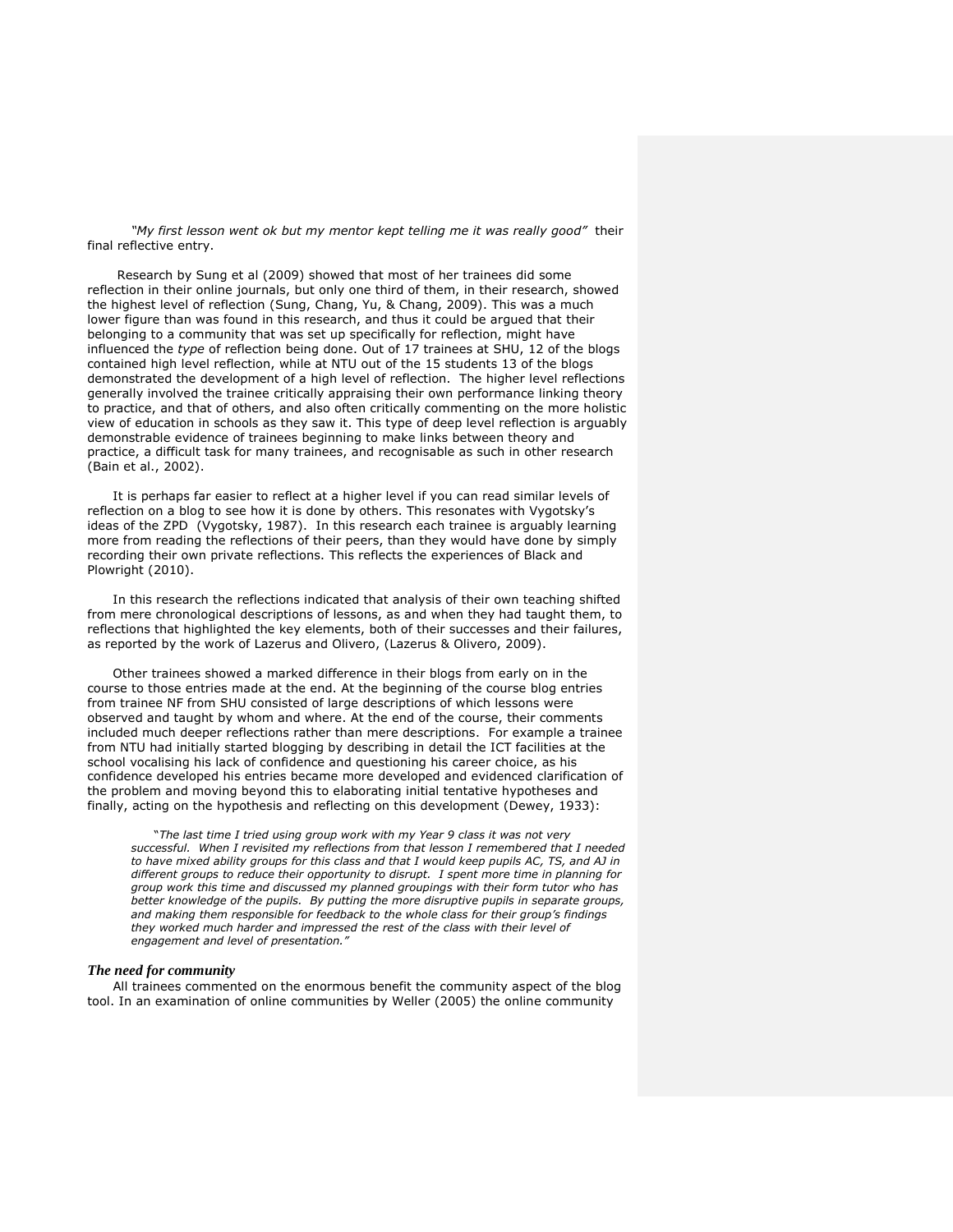was seen as a natural conclusion in e-learning, driven by the expectations of a generation of learners who have been inculcated with the values of the internet (Weller, 2005). Certainly, as was shown by the study reported in this paper, it is an advantage for the trainees to be at the forefront of technology and its uses as they are going to be responsible for teaching tomorrow's specialists (Gaffney, 2010).

 The development of a community of reflectors was the greatest benefit identified by the trainees in this research and had the greatest influence when it came to frequency and level of blogging. Data collected shows that while not all trainees wrote many blog entries, all trainees were reading the blogs of others on a regular basis, for such small groups (cohorts of 20 or less) thousands of views mean that reading was an essential part of their course. There would seem to be a need for trainee teachers to share their reflections with their peer group, tutor and possibly school mentor while still maintaining the privacy of their reflections beyond the community. Indeed our research indicated that the need for community was strong. This is also borne out by other research, such as Kerawalla (2008), Churchill (2009), and Sharma (2010).

 Another positive aspect of the community being able to share and read each others' reflections was knowing when those in their community were feeling stressed or in need of support. An example of this was where one trainee at NTU reflected on a Year 10 lesson that had gone badly. The depth of his reflections enabled the community to provide support for him in terms of what had worked for them in their Year 10 lessons, ideas for engaging this age group, and suggestions for tasks for the next lesson as well as classroom management techniques that others had found helpful with Year 10. The following week the same trainee was far more positive in his reflection on the lesson with this same group; he had taken on board the advice from his community of reflectors. Without the community aspect of the reflective blogs this would not have been possible.

#### **Conclusion**

 Overall, there is substantial evidence that the blogs were a useful tool for reflective practice, developing a deeper level of reflections and developing a community of reflective practitioners. This finding reflects that of Sharma (2010, p134) who found that using blogs for reflection 'helped reflection, learning and thinking', (Sharma, 2010). The research reported here demonstrates that the use of blogs on the PGCE had a positive impact on the trainees' development as reflective practitioners, and also provides concrete evidence of their development as professional teachers.

 While it is important that trainee teachers reflect on lessons at the time of teaching them, this type of reflection in action, (Schon, 1983) does not provide a more holistic, progressive story of their development during the course. Black and Plowright make the point that developing reflective practice for 'professional development is complex and sophisticated' (2010, p 256). This is certainly our shared view. Developing the skills and knowledge associated with reflective practice is essential to the development of teachers, and it is this type of 'e-flection', as we have termed it here, that is vital to the development of a deeper, more developed, reflective practice in teachers.

 The evidence from this research shows that reflection has occurred through the auspices of an online community blog set up for this purpose. Through this reflection, some learning has occurred in a formal way as trainees have developed through the year. What should also not be discounted is the informal learning that may have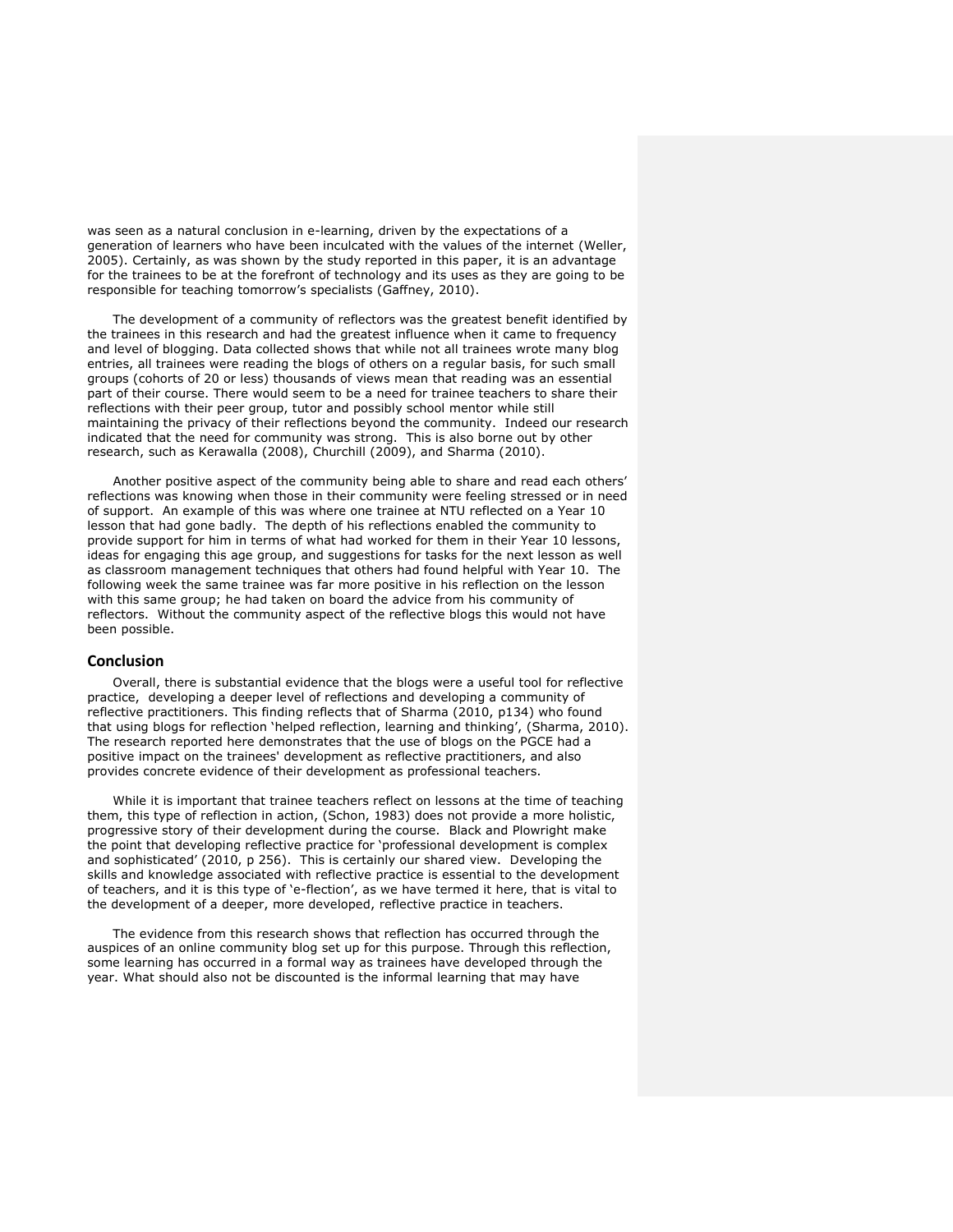occurred through being part of a learning community such as this one (Dymoke and Harrison, 2008; Roberts 2010).

 The main benefit of using the blog for reflective practice in this research has been the support from their reflection community, enabled by the blog tool. The sharing of reflections and development of professional identity had not been observed by either researcher before. The blogs gave the tutors an added dimension in terms of effectiveness by being able to intervene to assist trainees with reflection and give guidance on this where necessary, something which has also been indicated as a positive element in other research of this nature (Churchill, 2009). If practice can be enhanced through the use of technology in this way, then it is surely worth investigating further.

 Examination of the interactional practices of students could arguably be used by educators to reflect on the appropriateness of these practices for the educational aims of their courses, and to think how their own educational instructions and activities may be designed in order to either encourage or discourage particular sorts of practices (Gibson, 2009). In doing so with trainees teachers, such as the ones who participated in this study, we might better be able to facilitate their development as reflective practitioners.

Overall the community of reflective practice added a richnessrichness to their training and the development of their professional identity.

## **REFERENCES**

 $\overline{\phantom{a}}$ 

 $\overline{\phantom{a}}$ 

- Alterio, M. (2004). Collaborative journaling as a professional development tool. *Journal of Further and Higher Education, 28*(3), 321-332.
- Bain, J., Mills, C., Ballantyne, R., & Packer, J. (2002). Teachers and Teaching: theory and practice. *?, 8*(2), 171-196.
- Beldarrain, Y. (2006). Distance Education Trends: Integrating New Technologies to Foster Student Interaction and Collaboration. *Distance Education, 27*(2), 139-153.
- Black, P. E., & Plowright, D. (2010). A multi-dimensional model of reflective learning for professional development. *Reflective Practice, 11*(2), 245-259.
- Bogdan, R. C., & Biklen, S. K. (1998). *Qualitative Research for Education Anan Introduction to Theory and Methods*. Boston: Allyn and Bacon.
- Cahn, S. M. (2002). *Classics of Political and Moral Philosophy* (1st ed.). Oxford: OU Press.
- Carr, W., & Kemmis, S. (1986). *Becoming Critical Education Knowledge and Action Research*. London and Philadelphia: The Falmer Press.
- Catalano, F. (2005). Why Blog? *Time Higher Education Journal, 33*(5), 22-29.
- Churchill, D. (2009). EducaitonalEducational applications of Web 2.0: Using blogs to support teaching and learning. *British Journal of Educational Technology, 40*(1), 179-183.
- Cohen, L., Manion, L., & Morrison, K. (2007). *Research Methods in Education* (6th ed.). London and New York: Routledge.
- Day, C. (1993). 'Reflection: a necessary but not sufficient condition for professional development'. *British Educational Research Journal (BERJ), 19*(1), 83-93.
- Dewey, J. (1933). *How we Think: A Restatement of the Relation of Reflective Thinking to the Educative Process*. Chicago: Henry Degenery.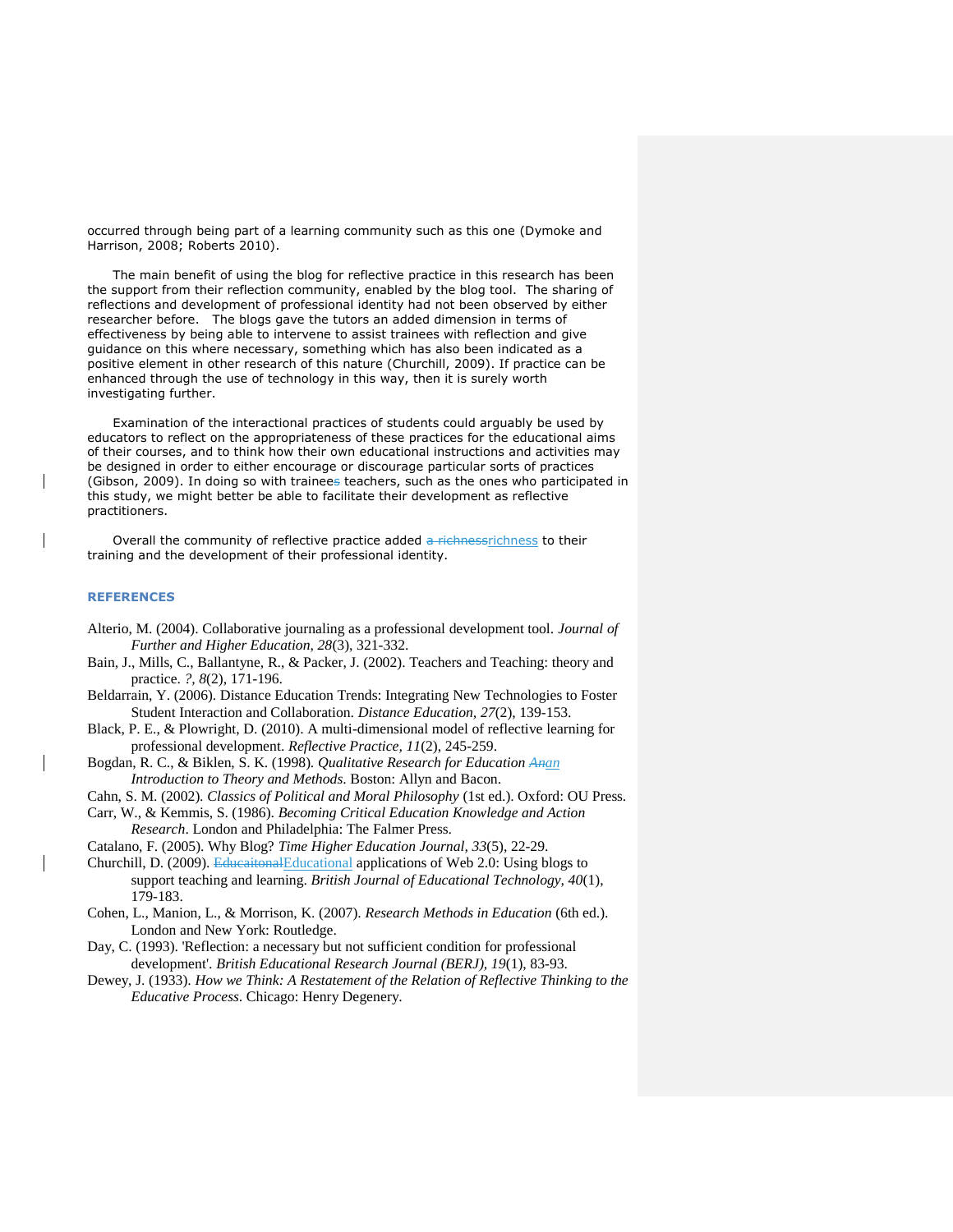Dickey, M., D. (2004). The Impact of Web-Logs (Blogs) on Student Perceptions of Isolation and Alienation in a Web-Based Distance-Learning Environment. *Open Learning, 19*(3), 279-291.

Divintini, M., Haugalokken, O., & Morken, E. (2005). *Blog to support leanringlearning in the field: lessons learned from a fiasco*. Paper presented at the Fifth IEEE International Conference on Advanced Learning Technologies (ICALT).

Dymoke, S., & Harrison, J. (Eds.). (2008). *Reflective Teaching and Learning*. London: Sage.

Gaffney, M. (2010). *Enhancing Teachers' Take-up of Digital Content: Factors and Design Principles in TEchnologyTechnology Adoption*. Australia: Education Services.

Gibson, W. (2009). Negotiating textual talk: conversation analysis, pedagogy and the organisation of online asynchronous discourse. *British Educational Research Journal (BERJ), 35*(5), 705-721.

Groom, B., & Maunonen-Eskelinen, I. (2006). The use of portfolios to develop reflective practice in teacher training: a comparitive comparative and collaborative approach between two teacher training providers in the UK and Finland. *Teaching in Higher Education, 11*(3), 291-300.

Hramiak (2007). Initial Evaluation and Analysis of Post Graduate Trainees Use of a Virtual Learning Environment in Initial Teacher Training. *Journal, 5*(2). Retrieved from [www.ejel.org](http://www.ejel.org/)

Hramiak, Boulton, H., & Irwin, B. (2009). Trainee teachers' use of blogs as private reflections for professional development. *Learning, Media and Technology, 34*(3), 259-269.

Hramiak, A., Boulton, H., & Irwin, B. (2008, June 2008). *Giving voice to learners: using private blogs to develop self-reflection.* Paper presented at the IFIP :Valuing individual and shared learning the role of ICT

Charles University, Prague, Czech Republic.

Kerawalla, L., Minocha, S., Kirkup, G., & Conole, G. (2008). An empirically grounded framework to guide blogging in higher education. *Journal of Computer Assisted Learning, 25*(1), 31-42.

- Lazerus, E., & Olivero, F. (2009). Videopapers Video papers as a tool for reflection on practice in initial teacher education. *Technology, Pedagogy and Education, 18*(3), 255-267.
- Martindale, T., & Wiley, D. (2005). Using Weblogs in Scholarship and Teaching. *TechTrends, 49*(2), 7.

McConnell, D. (2006). *E-Learning Groups and Communities*. Maidenhead: Open University Press.

Moon, J. (1999). *Reflection in Learning and Professional Development*. Abingdon: RoutledgeFalmer.

Moran, A., & Dallat, J. (1995). Promoting reflective practice in initial teacher training. *International Journal of EducaitonalEducational Management, 9*(5), 20-26.

Oti, J., & Clarke, R. (2007). *Dyslexia and online writing: Student teachers experiences of writing about themselves in a public forum*. Paper presented at the British Educational Educational Research Association Annual Conference.

Pollard, A. (Ed.). (2002). *Readings for reflective teaching*. New York: Continuum.

Jarvis, P., Holford, J., & Griffin, C. (2005). *The theory and practice of learning* (2nd ed.). London: RoutledgeFalmer.